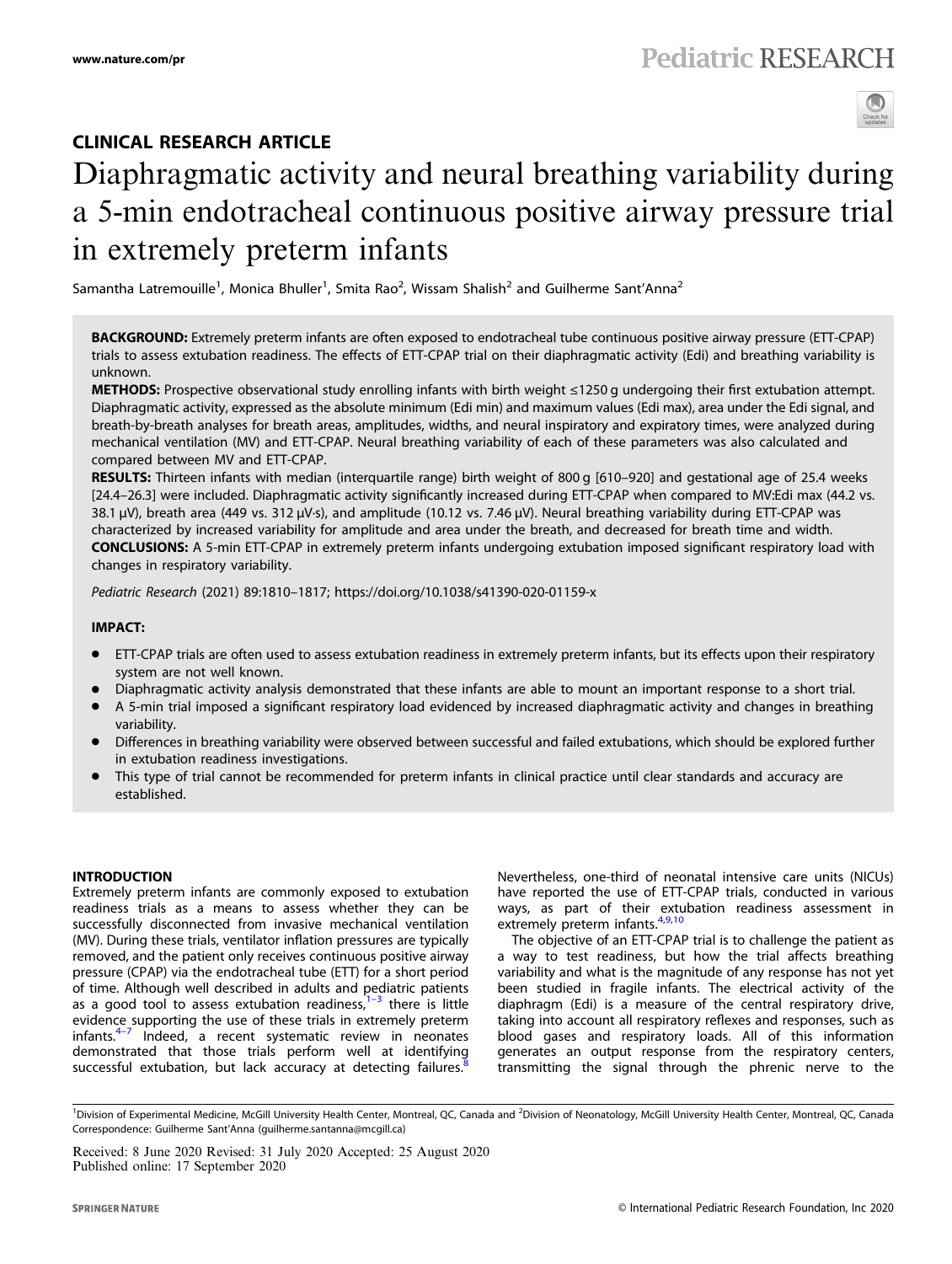diaphragm (Edi). As an electromyographic signal, the measures of Edi represent the activation and contraction of the motor units of the diaphragm, reflecting respiratory efforts and responses.<sup>[11](#page-6-0)</sup> and used to evaluate respiratory drive and work of breathing.<sup>[12](#page-6-0)–[14](#page-6-0)</sup>

In adult and pediatric patients, Edi increases during ETT-CPAP as a result of the increased respiratory load imposed by the trial.<sup>[15](#page-6-0)-[18](#page-6-0)</sup> However, extremely preterm infants have immature respiratory control, differences in respiratory mechanics and diaphragm apposition, and reduced diaphragm muscle mass.<sup>[19](#page-6-0)–[21](#page-6-0)</sup> These differences limit the extrapolation of those results to the extremely preterm population. While the diaphragmatic activity of preterm infants during the peri-extubation period has been recently described, $^{22}$  $^{22}$  $^{22}$  the study included more mature infants and an ETT-CPAP trial was not performed.

Breathing, under normal conditions, is a highly variable physiological process representing adaptation of the respiratory control systems; most importantly, alterations in respiratory variability have been demonstrated in response to increases in respiratory mechanical loading, $23-25$  $23-25$  $23-25$  and in relation to respiratory morbidities.<sup>[26,27](#page-6-0)</sup> Differences in respiratory variability have also been found between infants who succeed or fail extubation,<sup>[28](#page-6-0)</sup> but it was calculated from analysis of respiratory inductive plethysmography signals or ventilator measurements, which are subject to artifacts. Therefore, the primary objective of this study was to describe diaphragmatic activity and neural breathing variability during a 5-min ETT-CPAP period in extremely preterm infants undergoing their first extubation attempt. The second objective aimed to investigate the association between those parameters and extubation outcomes.

## METHODS

#### Population

This is a secondary analysis on a subset of patients enrolled in two studies concurrently performed at the Montreal Children's Hospital (ClinicalTrials.gov NCT01909947 and NCT02723123). The studies enrolled extremely preterm infants with birth weight ≤ 1250 g receiving invasive MV and undergoing their first planned extubation. The first study was a multicenter collaboration to investigate automated analysis of cardiorespiratory signals to predict extubation outcomes<sup>[29](#page-7-0)</sup> and the second was a randomized crossover trial comparing physiological differences between nasal CPAP, noninvasive positive pressure ventilation and noninvasive neurally adjusted ventilatory assist (NAVA) applied immediately after extubation. Therefore, in some infants at our site, cardiorespiratory signal recordings included the use of a special catheter to capture the electrical activity of the diaphragm (Edi) during MV and ETT-CPAP: the NAVA catheter. The research ethics board of the institution approved both studies and informed consent was obtained from parents or legal guardians. All infants that enrolled in both studies were consecutively included in the secondary analysis until the planned sample size was reached.

All clinical decisions concerning intubation, adjustments and/or weaning from MV, and timing of extubation were made exclusively by the attending physician. All premature infants were on assisted control mode using a permissive hypercapnia strategy (PaCO $_2$ ) between 45 and 55 mmHg for the first 3 days and between 55 and 65 mmHg afterwards, if  $pH > 7.20$ ) and oxygen saturation (SpO<sub>2</sub>) target between 91 and 95%. Both research protocols suggested infants to be considered "ready" for extubation in the presence of all the following criteria: for infants <1000 g − mean airway pressure (MAP)  $\leq$  7 cmH<sub>2</sub>O and fraction of inspired oxygen (FiO<sub>2</sub>)  $\leq$  0.3 and for infants  $≥1000$  g – MAP ≤ 8 cmH<sub>2</sub>O and FiO<sub>2</sub> ≤ 0.3.

#### Study design and data acquisition

All infants were studied in resting supine position immediately prior to extubation while receiving MV. In the hour preceding extubation, a 6-French/49 cm specialized feeding tube with small, Diaphragmatic activity and neural breathing variability during a 5-min. . . S Latremouille et al.

1811

embedded electrodes was placed at the level of the diaphragm and the position was confirmed by the Servo-i ventilator as previously described before being secured in place.<sup>[30](#page-7-0)</sup> Research staff were by the bedside during the entire study period, and the catheter position was monitored throughout. These catheters were inserted prior to extubation to capture Edi signals during MV and the 5 min ETT-CPAP and used for the noninvasive neurally adjusted ventilatory assist (NAVA) module of the Servo-i ventilator as part of the post-extubation study (Maquet Critical Care, Solna, Sweden). Edi signal was recorded and stored for offline analysis using the Servo Tracker software (v4.2, Maquet Critical Care, Solna, Sweden). After 1 h of recordings during MV, infants were placed on a 5-min ETT-CPAP using the same positive end-expiratory pressure, and then extubated within the following hour.

#### Edi analysis

Edi segments selection. Edi signals were analyzed using 3-minute segments obtained during MV and ETT-CPAP recordings. During MV, the segment was selected immediately prior to the switch to ETT-CPAP, and during ETT-CPAP, the segment was selected as the middle 3-min of the whole 5-min period if possible. In these cases, the first minute was not analyzed to circumvent misinterpretations of any abrupt response related to switching from MV to ETT-CPAP, and the last minute for any possible tiredness after 4 min of ETT-CPAP. Previous studies of cardiorespiratory behavior from our collaborative group have found that the middle of the ETT-CPAP trial was most useful and predictive of extubation outcome.<sup>3</sup> Infants with ETT-CPAP durations of <3 min were excluded from Edi analysis. The major reason for exclusion was the inability to analyze all parameters of interest in a very short segment and to maintain consistent lengths of time (segment length) for comparison of variability measurements between patients.

Edi signal analysis: diaphragmatic activity. From the entire 3-min selected segments, the following parameters were obtained: (a) resting tonic state (Edi min) = minimum (or lowest) value of Edi, (b) maximal inspiratory effort (Edi max)  $=$  maximum value of Edi, and (c) work of breathing (Edi area) = area under the entire signal. These were single values obtained from each segment for each patient. Then, for each individual neural breath, the following parameters were calculated: (a) breath area  $=$  area under the curve; (b) breath amplitude  $=$  minimum vertical distance that the signal descends on either side of the peak; (c) breath width  $=$ distance between the points to the left and right of the peak at half the amplitude; (d) neural inspiratory time  $(NTi) =$  time from trough to peak; and (e) neural expiratory time  $(NTe) =$  time from peak to trough. After that, the median values of these individual neural breath parameters were calculated over the entire 3-min segment to obtain a single value per patient. The latter values, in combination with Edi min, Edi max, and Edi area, were described across groups and used for comparisons (as described in the "Statistical analysis" below). All parameters were calculated using a semi-automated algorithm developed on MATLAB (R2017a, Math-Works, Natick, USA), as peak detection functions needed manual adjustment depending on signal amplitude and breathing frequency. An example of Edi parameter calculation is provided in Fig. [1.](#page-2-0)

Neural breathing variability analysis. From the five parameters obtained from individual breaths analysis (breath area, breath amplitude, breath width, NTi, NTe), as well as the breath-to-breath (BB) time intervals, the following measures of variability were calculated: standard deviation (SD), coefficient of variation (CV), standard deviation of the successive differences (SDSD), and the triangular index (TI) of each of them. Variability of any biological signal can be calculated in several different ways. While SD and CV are common methods, the SDSD and TI are less generally used, but have been applied for the assessment of heart rate and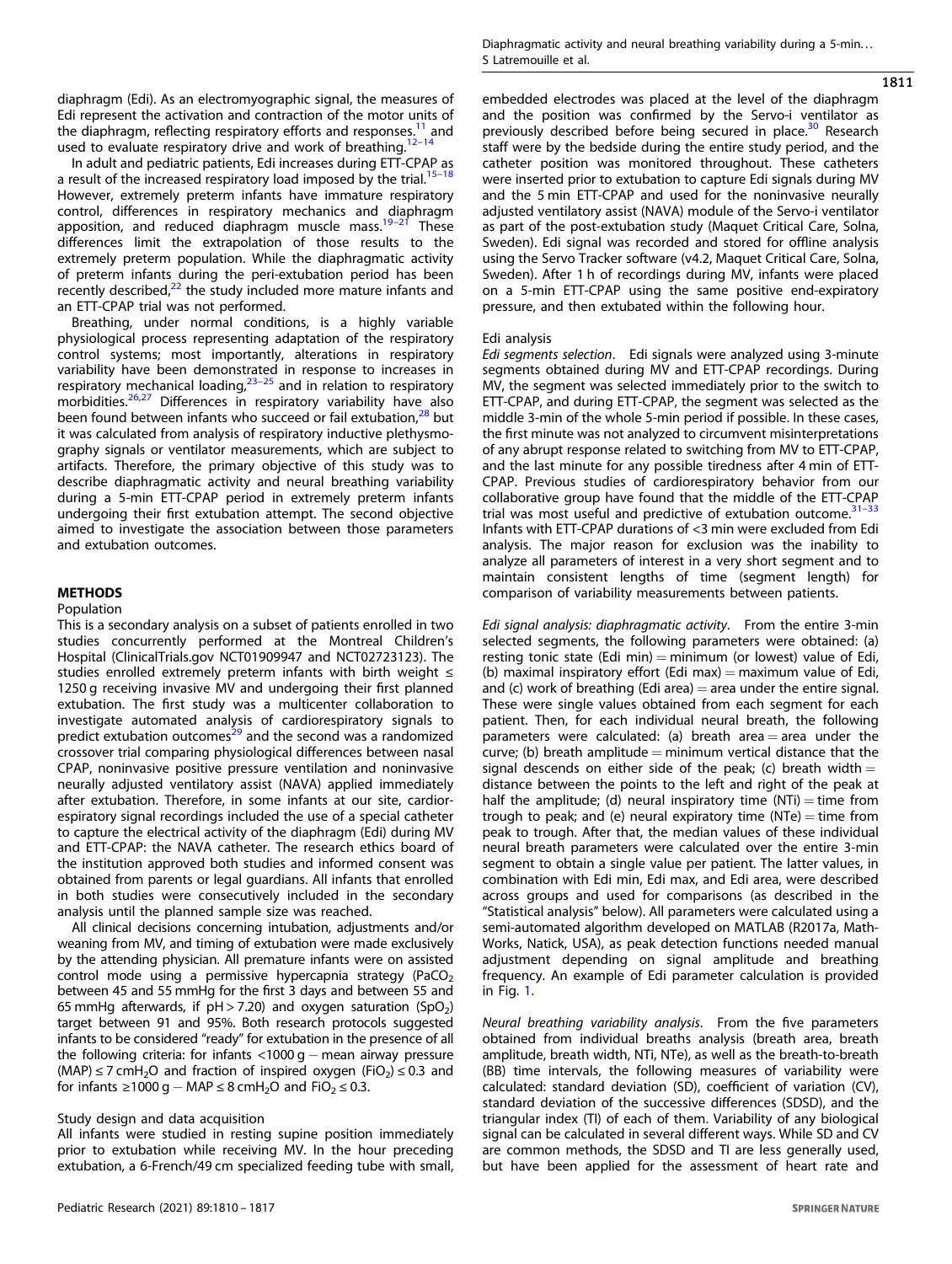Diaphragmatic activity and neural breathing variability during a 5-min. . . S Latremouille et al.

<span id="page-2-0"></span>



Fig. 1 Electrical activity of the diaphragm signal analysis. Example of electrical activity of the diaphragm (Edi) signal analysis to obtain the maximum Edi (Edi max), minimum Edi (Edi min), breath amplitudes, and widths.

| Table 1. Patient demographics.            |                           |                             |                        |  |
|-------------------------------------------|---------------------------|-----------------------------|------------------------|--|
| <b>Variables</b>                          | All patients ( $n = 13$ ) | Success $(n=7)$             | Failure $(n=6)$        |  |
| Neonatal data                             |                           |                             |                        |  |
| Birth weight (g)                          | 800 [610-920]             | 920 [860-993]               | 605 [600-618]**        |  |
| Gestational age (week)                    | 25.4 [24.4-26.3]          | 26.3 [25.5-27.9]            | 24.5 [23.7-25.3]*      |  |
| Weight at extubation (g)                  | 870 [775-990]             | 990 [805-1110]              | 825 [776-900]          |  |
| PMA at extubation (week)                  | 27.4 [26.6-28.7]          | 28.1 [26.7-29.1]            | 27.3 [26.7-27.5]       |  |
| Day of life at extubation (days)          | $8[4-25]$                 | $7 [3-8]$                   | 24 [20-27]             |  |
| Male sex                                  | 9/13(69)                  | 6/7(88)                     | 3/6(50)                |  |
| Pre-extubation blood gas                  |                           |                             |                        |  |
| pH                                        | 7.35 [7.30-7.39]          | 7.34 [7.27-7.35]            | 7.38 [7.36-7.39]       |  |
| $PCO2$ (mmHg)                             | 47 [39-53]                | 47 [39-51]                  | 46 [42-52]             |  |
| Base excess (mmol/L)                      | $-0.8$ [ $-4.4$ to 1.9]   | $-3.9$ [ $-5.2$ to $-1.9$ ] | $1.9$ [0.4-3.4]        |  |
| Total hemoglobin (g/L)                    | 133 [116-141]             | 139 [119-150]               | 129 [115-138]          |  |
| Pre-extubation settings                   |                           |                             |                        |  |
| <b>Mechanical ventilation</b>             |                           |                             |                        |  |
| PEEP (cmH <sub>2</sub> O)                 | 5[5, 6]                   | 5[5, 6]                     | 5[5, 6]                |  |
| Mean airway pressure (cmH <sub>2</sub> O) | 7.2 [6.2-7.9]             | $7.2$ [6.5-8.0]             | $6.9$ [6.3-7.7]        |  |
| Maximum FiO <sub>2</sub>                  | $0.25$ [0.21-0.29]        | $0.24$ [0.21-0.25]          | $0.28$ [0.25-0.31]     |  |
| Tidal volume (mL/kg) <sup>a</sup>         | $4.8$ [4.5-4.9]           | $4.8$ [ $4.8 - 5.3$ ]       | $4.6$ [4.5-4.7]        |  |
| Rate <sup>a</sup>                         | 20 [10, 45]               | 20 [20, 45]                 | 20 [10, 20]            |  |
| ETT-CPAP                                  |                           |                             |                        |  |
| PEEP (cmH <sub>2</sub> O)                 | 5[5, 6]                   | 5[5, 6]                     | 5[5, 6]                |  |
| Maximum FiO <sub>2</sub>                  | $0.30$ [0.24-0.32]        | $0.24$ [0.23-0.28]          | 0.32 $[0.30 - 0.38]$ * |  |
| <b>Extubation failure</b>                 |                           |                             |                        |  |
| Time to reintubation                      |                           |                             |                        |  |
| Reintubation within 24 h                  |                           |                             | 4/6(67)                |  |
| Reintubation within 72 h                  |                           |                             | 4/6(67)                |  |
| Reintubation within 7 days                |                           | $6/6$ (100)                 |                        |  |
| Reason for reintubation                   |                           |                             |                        |  |
| Apneas and bradycardias                   |                           |                             | 5/6(83)                |  |
| Respiratory acidosis                      |                           |                             | 1/6(17)                |  |

PCA post-conceptional age, PCO<sub>2</sub> partial pressure of carbon dioxide, PEEP positive end-expiratory pressure, FiO<sub>2</sub> fraction of inspired oxygen, NCPAP nasal continuous positive airway pressure, NIPPV nasal intermittent positive airway pressure, NIV-NAVA noninvasive neurally adjusted ventilatory assist. Values are presented as median [IQR], median [min, max], or n/N (%). All patients were on assisted control mode before extubation. \*<sup>P</sup> value <0.05 and \*\*<sup>p</sup> value <0.01 for comparisons between extubation success vs. failure (Wilcoxon's rank-sum test). <sup>a</sup> <sup>a</sup>Backup rate available for 10 patients.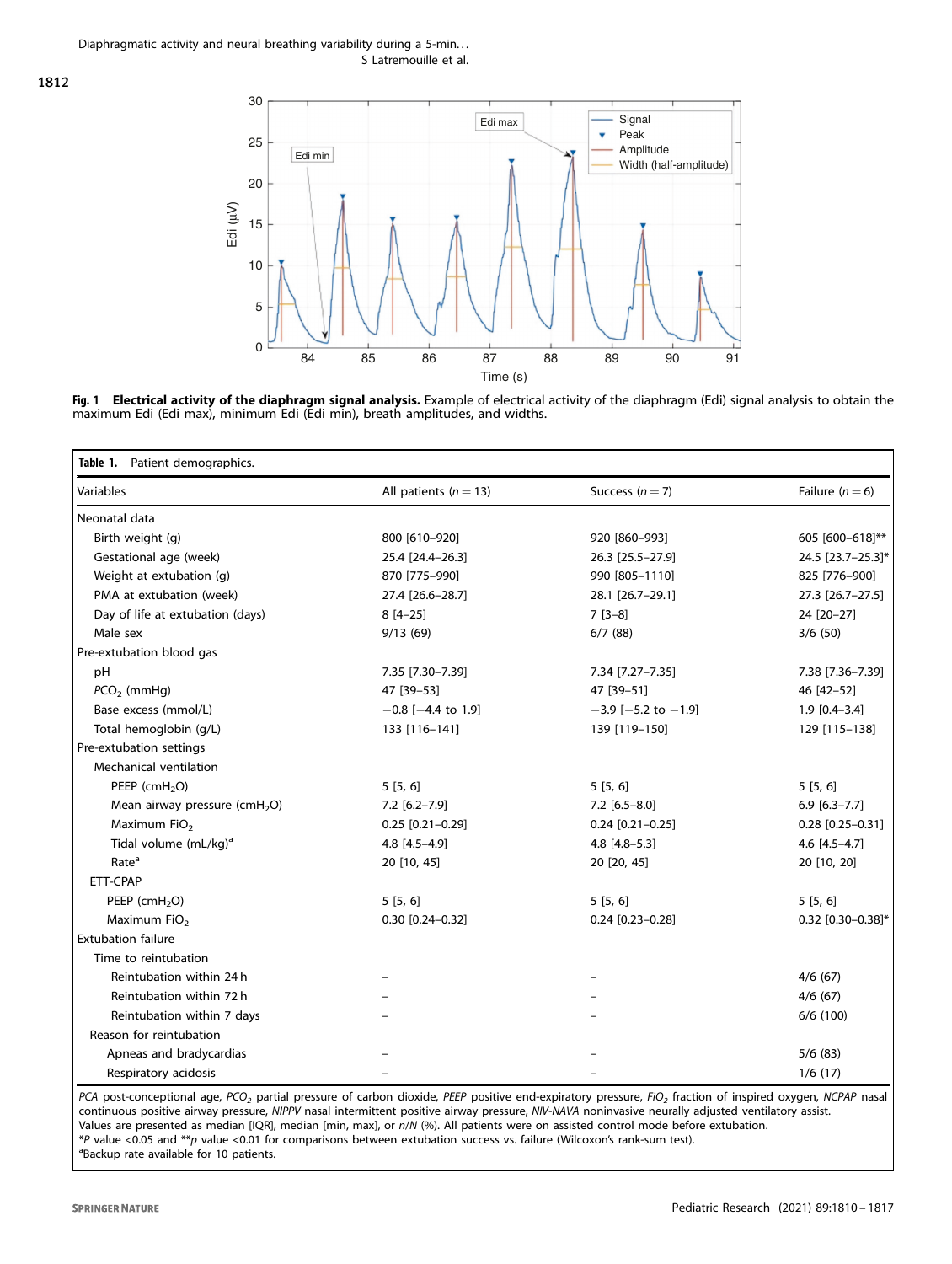respiratory variability.<sup>[34,35](#page-7-0)</sup> SDSD measures the degree of variability with respect to rapid, high-frequency changes, or successive differences in the data. TI is a geometric method of assessing variability based on the construction of a histogram with specified bin widths. It is calculated as the total number of values divided by the number of values at the highest peak of the histogram. A larger TI value indicates a flatter, wider histogram, thus a greater degree of dispersion of the data. In our study, the histogram bin widths were set empirically after visual inspection of the histograms: 0.2 s for BB intervals, 100 μV·s for breath area, 0.1 s for NTi, NTe, and breath width, and 5 μV for breath amplitude.

### Clinical data

Baseline neonatal data (birth weight, gestational age, postmenstrual age at extubation, weight at extubation, and sex) and the most recent pre-extubation blood gas results within 36 h prior to extubation (pH, partial pressure of carbon dioxide, bicarbonate, base excess, and total hemoglobin) were collected. In addition, the ventilation settings during MV and ETT-CPAP were collected: ETT size, peak inflation pressure, positive end-expiratory pressure (PEEP) during MV and ETT-CPAP, rate, tidal volume ( $V<sub>T</sub>$ ), and FiO<sub>2</sub>. Extubation failure was defined as reintubation within 7 days.

#### Sample size and statistical analysis

As this study aimed to analyze and describe the electrical activity of the diaphragm of each patient, a convenience sample size of 12 patients with adequate recordings was planned. Given our experience with biological signal acquisition and analysis, we expected up to 20% loss of patients for poor quality of signals or technical issues. $36,37$  $36,37$  $36,37$  As such, we aimed to include 16 patients in total. All values are presented as median (interquartile range [IQR]) or numbers (%). For the primary objective, the nonparametric Wilcoxon's signed-rank test was used for paired comparisons of diaphragmatic activity and respiratory variability parameters between MV and ETT-CPAP. For the secondary objective, values during MV and ETT-CPAP, as well as the relative percent changes from MV to ETT-CPAP, were calculated and compared between success and failure infants using the Wilcoxon's rank-sum test. The most significant parameters were then evaluated further for their ability to identify extubation success by calculating the area under the receiver-operating characteristics curves  $(AUC_{ROC})$ , sensitivity, and specificity.

#### RESULTS

A total of 16 patients were enrolled and studied, but three were excluded due to the catheter position being dislodged to such a degree that the Edi signal quality was very low  $(n = 1)$  or premature interruption of the ETT-CPAP (duration of only 1–2 min;  $n = 2$ ). Of the two infants who were excluded for short ETT-CPAP trials, one was successfully extubated and the other failed. The 13 included infants were mostly male (69%), with median [IQR] birth weight of 800 g [610–920] and gestational age of 25.4 weeks [24.4–26.3]. Infants were extubated at median [IQR] day of life 8 [4–25], weight of 870 g [775–990], and post-menstrual age of 27.4 weeks [26.6–28.7] (Table [1](#page-2-0)). All infants received caffeine and had blood gas analysis prior to extubation (Table [1](#page-2-0)). Most infants were intubated with a 2.5 mm ETT ( $n = 11$ ). The two infants with a 3.0 mm ETTs were successfully extubated (Supplementary Table S1 online). Individual demographics and extubation data are provided in Supplementary Table S1 (online).

#### Primary objective

Differences in diaphragmatic activity were noted in the analysis of the entire 3-min selected segments and individual breaths, with higher values during the ETT-CPAP period when compared to MV for the following parameters: Edi max (44.2 μV [31.2–53.9] vs. 38.1 μV [25.7–52.5];  $p = 0.027$ ), breath area (449 μV·s [316–523] vs. 1813

|          | Table 2. Diaphragmatic activity during mechanical ventilation |
|----------|---------------------------------------------------------------|
| weaning. |                                                               |

|                               | MV ( $n = 13$ )    | ETT-CPAP $(n = 13)$ P value |       |
|-------------------------------|--------------------|-----------------------------|-------|
| Edi analysis                  |                    |                             |       |
| Edi min $(\mu V)$             | $0.24$ [0.05-0.29] | $0.18$ [0.12-0.27]          | 0.931 |
| Edi max $(\mu V)$             | 38.1 [25.7-52.5]   | 44.2 [31.2-53.9]            | 0.027 |
| Edi area $(\mu V \cdot s)$    | 1005 [666-1303]    | 1077 [810-1648]             | 0.068 |
| Individual breath analysis    |                    |                             |       |
| Neural breaths (n)            | 151 [129–184]      | 154 [145–195]               | 0.718 |
| RR (breaths per min)          | 50 [44-60]         | 51 [49-64]                  | 0.751 |
| Breath area $(\mu V \cdot s)$ | 312 [231-416]      | 449 [316-523]               | 0.002 |
| NTi (s)                       | $0.39$ [0.37-0.42] | $0.43$ [0.36-0.45]          | 0.191 |
| NTe(s)                        | $0.57$ [0.48-0.66] | $0.63$ [0.49-0.69]          | 0.505 |
| Breath<br>amplitude $(\mu V)$ | 7.46 [5.50-10.03]  | 10.12<br>[7.99–14.09]       | 0.008 |
| Breath width (s)              | $0.35$ [0.33-0.38] | $0.35$ [0.31-0.40]          | 0.839 |

MV mechanical ventilation, ETT-CPAP endotracheal continuous positive airway pressure, Edi electrical activity of the diaphragm, RR respiratory rate, NTi neural inspiratory time, NTe neural expiratory time.

Values are presented as median [IQR] and  $p$  value was calculated by using the Wilcoxon's signed-rank test.

Table 3. Variability of neural breathing pattern during mechanical ventilation weaning.

|                               | MV ( $n = 13$ )        | ETT-CPAP $(n = 13)$                                                  | P value |  |
|-------------------------------|------------------------|----------------------------------------------------------------------|---------|--|
| Breath area $(\mu V \cdot s)$ |                        |                                                                      |         |  |
| SD <sub>Area</sub>            | 312 [209-415]          | 326 [230-458]                                                        | 0.040   |  |
| SDSD <sub>Area</sub>          | 402 [221-468]          | 424 [287-549]                                                        | 0.021   |  |
| T <sub>Area</sub>             | 4.08 [3.39-5.49]       | 5.00 [3.58-7.38]                                                     | 0.033   |  |
| Neural Ti (s)                 |                        |                                                                      |         |  |
| CV <sub>NTI</sub>             | $0.74$ [0.52-0.87]     | $0.48$ [0.42-0.55]                                                   | 0.046   |  |
| Breath amplitude $(\mu V)$    |                        |                                                                      |         |  |
| SDSD <sub>Amp</sub>           | 7.57 [5.52-9.43]       | 9.50 [6.45-10.74]                                                    | 0.013   |  |
| Breath width (s)              |                        |                                                                      |         |  |
| $SD_{Width}$                  | $0.15$ [0.12-0.23]     | $0.11$ [0.11-0.15]                                                   | 0.033   |  |
| CV <sub>width</sub>           | $0.37$ [0.32-0.50]     | $0.34$ [0.28-0.37]                                                   | 0.046   |  |
| <b>SDSD</b> width             | $0.19$ $[0.15 - 0.31]$ | $0.16$ [0.14-0.21]                                                   | 0.040   |  |
|                               |                        | MV mechanical ventilation, ETT-CPAP endotracheal continuous positive |         |  |

airway pressure, Ti inspiratory time, Te expiratory time. Results are expressed as median [IQR]; statistical analysis was performed by using the Wilcoxon's signed-rank test.

312 μV·s [231–416];  $p = 0.002$ ), and amplitude (10.12 μV [7.99–14.09] vs. 7.46 μV [5.50–10.03];  $p = 0.008$ ) (Table 2).

Significant changes in neural breathing variability were observed during ETT-CPAP, with increased variability for the amplitude and area under the breath and decreased variability for time and width, characterizing an increased work of breathing during ETT-CPAP. Values of each significantly different parameters are provided in Table 3; results of all variability measures are provided in Supplementary Table S2 (online).

#### Secondary objective

Of the 13 patients studied, seven were successfully extubated and six failed. A sample of Edi signals for an extubation success and a failure patient are provided in Supplementary Fig. S1 (online). For the diaphragmatic activity, no significant differences were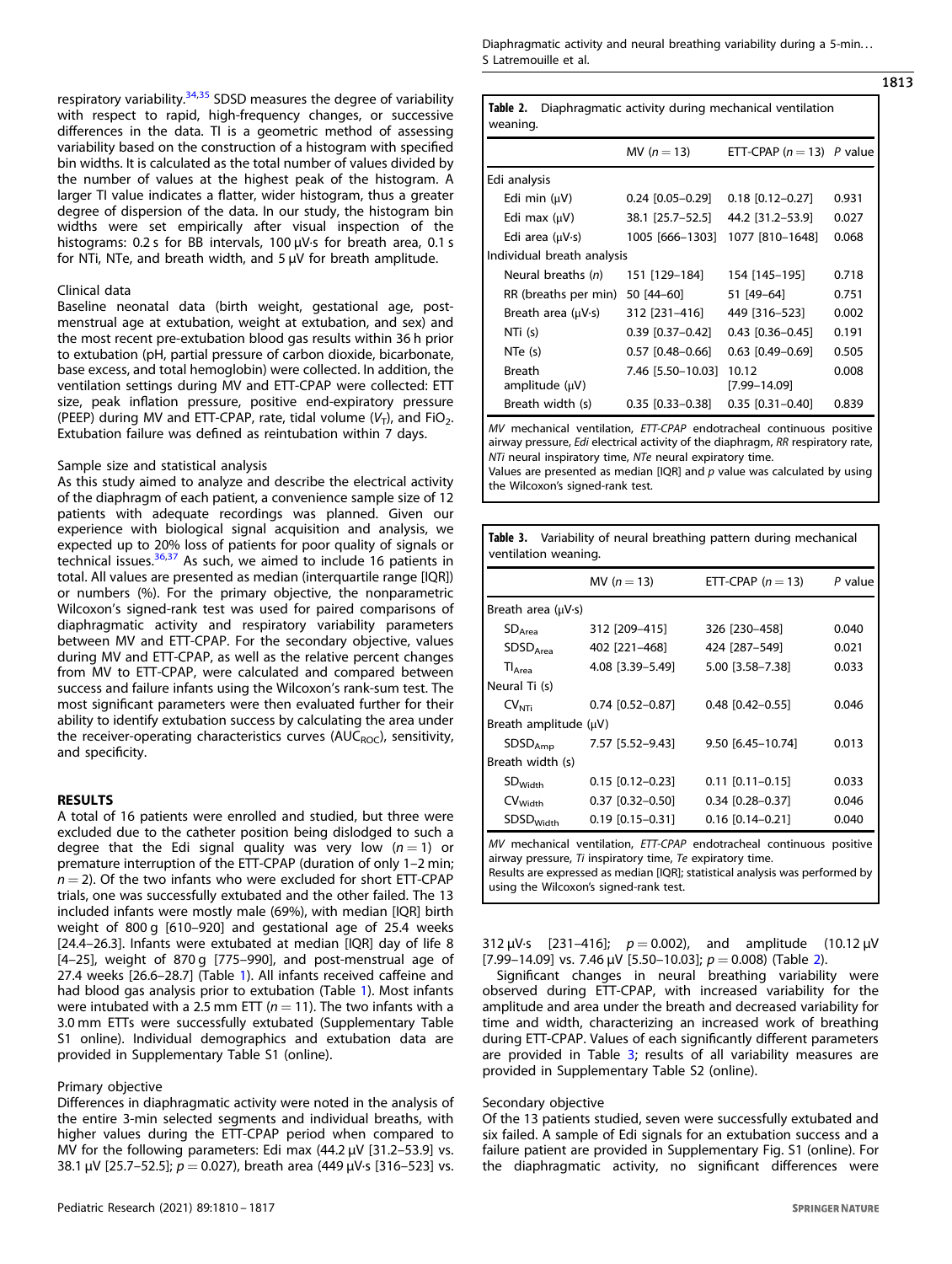1814

|                             | <b>MV</b>          |                    |            | ETT-CPAP               |                        |            |
|-----------------------------|--------------------|--------------------|------------|------------------------|------------------------|------------|
|                             | <b>Success</b>     | Failure            | $P$ values | <b>Success</b>         | Failure                | $P$ values |
| BB intervals (s)            |                    |                    |            |                        |                        |            |
| $SD_{BB}$                   | 0.55 [0.27-0.56]   | 1.02 [0.90-1.42]   | 0.014      | $0.36$ [0.27-0.39]     | $0.61$ [0.42-1.31]     | 0.014      |
| CV <sub>BB</sub>            | $0.48$ [0.36-0.67] | $0.50$ [0.38-0.77] | 0.945      | 0.37 [0.33-0.39]       | $0.40$ [0.31-0.61]     | 0.945      |
| <b>SDSD<sub>BB</sub></b>    | $0.60$ [0.34-0.73] | 1.07 [1.00-1.70]   | 0.014      | $0.40$ [0.37-0.45]     | $0.70$ [0.52-1.32]     | 0.002      |
| TI <sub>BB</sub>            | 2.92 [2.46-3.36]   | 3.65 [2.67-4.15]   | 0.628      | 3.06 [2.69-3.76]       | 3.04 [2.64-3.45]       | 0.945      |
| Breath area (µV·s)          |                    |                    |            |                        |                        |            |
| SD <sub>Area</sub>          | 248 [169-346]      | 347 [315-419]      | 0.294      | 269 [220-392]          | 384 [304-473]          | 0.366      |
| CV <sub>Area</sub>          | $0.67$ [0.62-0.78] | 0.91 [0.86-0.98]   | 0.014      | $0.58$ [0.53-0.65]     | $0.83$ [0.64-0.99]     | 0.013      |
| <b>SDSD</b> <sub>Area</sub> | 2789 [179-426]     | 436 [404-467]      | 0.294      | 334 [272-486]          | 480 [379-631]          | 0.366      |
| Tl <sub>Area</sub>          | 4.33 [3.08-5.67]   | 3.86 [3.45-4.69]   | 0.534      | 5.43 [3.76-7.45]       | 4.60 [3.44-6.79]       | 0.534      |
| Neural Ti (s)               |                    |                    |            |                        |                        |            |
| SD <sub>NTi</sub>           | $0.29$ [0.18-0.33] | $0.64$ [0.55-0.81] | 0.014      | $0.20$ [0.18-0.21]     | $0.40$ [0.27-0.57]     | 0.035      |
| CV <sub>NTi</sub>           | $0.60$ [0.44-0.69] | 1.05 [0.84-1.33]   | 0.008      | $0.42$ [0.42-0.48]     | $0.59$ [0.53-0.93]     | 0.001      |
| <b>SDSD<sub>NTi</sub></b>   | $0.41$ [0.24-0.45] | $0.81$ [0.68-1.16] | 0.022      | $0.25$ [0.23-0.26]     | 0.49 [0.37-0.74]       | 0.014      |
| $T I_{NTi}$                 | 2.85 [2.36-3.39]   | 3.52 [2.60-4.15]   | 0.534      | 2.65 [2.49-3.35]       | 3.46 [2.80-4.37]       | 0.347      |
| Neural Te (s)               |                    |                    |            |                        |                        |            |
| SD <sub>NTe</sub>           | $0.35$ [0.21-0.43] | $0.62$ [0.48-0.70] | 0.014      | $0.27$ [0.20-0.30]     | $0.37$ $[0.26 - 1.04]$ | 0.234      |
| CV <sub>NTe</sub>           | $0.53$ [0.37-0.57] | $0.75$ [0.73-0.79] | 0.021      | $0.42$ [0.35-0.46]     | $0.63$ [0.49-0.96]     | 0.021      |
| <b>SDSD<sub>NTe</sub></b>   | $0.37$ [0.27-0.56] | 0.76 [0.54-0.89]   | 0.073      | $0.32$ [0.28-0.35]     | $0.43$ [0.33-1.44]     | 0.138      |
| TINTe                       | 4.04 [3.09-4.81]   | 5.01 [4.81-5.83]   | 0.138      | 3.57 [3.38-4.49]       | 3.76 [3.44-6.77]       | 0.836      |
| Breath amplitude $(\mu V)$  |                    |                    |            |                        |                        |            |
| SD <sub>Amp</sub>           | 6.29 [3.76-7.13]   | 6.40 [5.31-8.67]   | 0.534      | 4.97 [4.64-9.05]       | 7.66 [6.56-8.92]       | 0.445      |
| $CV_{Amp}$                  | $0.58$ [0.55-0.62] | $0.74$ [0.71-0.79] | 0.001      | 0.49 [0.46-0.53]       | 0.70 [0.60-0.75]       | 0.002      |
| SDSD <sub>Amp</sub>         | 7.57 [4.17-8.69]   | $8.26$ [6.87-9.68] | 0.062      | 6.45 [6.16-11.31]      | 9.87 [8.76-10.61]      | 0.445      |
| $TI_{Amp}$                  | 2.55 [1.90-3.14]   | 2.53 [2.12-3.15]   | 0.836      | 2.48 [2.14-3.63]       | 2.42 [1.70-3.29]       | 0.534      |
| Breath width (s)            |                    |                    |            |                        |                        |            |
| SD <sub>Width</sub>         | $0.13$ [0.12-0.17] | $0.19$ [0.14-0.31] | 0.234      | $0.11$ $[0.10 - 0.13]$ | $0.16$ [0.12-0.20]     | 0.138      |
| CV <sub>Width</sub>         | $0.36$ [0.32-0.43] | $0.46$ [0.37-0.70] | 0.279      | 0.33 [0.28-0.34]       | $0.38$ [0.32-0.49]     | 0.276      |
| SDSD <sub>Width</sub>       | $0.17$ [0.15-0.24] | $0.26$ [0.19-0.45] | 0.181      | $0.16$ [0.14-0.18]     | $0.23$ [0.16-0.27]     | 0.138      |
| Tl <sub>Width</sub>         | 2.56 [2.45-2.74]   | 2.75 [2.53-2.89]   | 0.628      | 2.30 [2.20-2.78]       | 2.73 [2.37-3.34]       | 0.389      |

MV mechanical ventilation, ETT-CPAP endotracheal tube continuous positive airway pressure, BB breath to breath, SD standard deviation, CV coefficient of variation, SDSD standard deviation of successive differences, TI triangular index, NTi neural inspiratory time, Ti inspiratory time, Te expiratory time. Values are presented as median [IQR].

observed between the two groups. Significant changes in variability measures, however, were found between the groups during both MV and ETT-CPAP. Comparisons of success and failure infants for all variability parameters are reported in Table 4; significant variability measures during both MV and ETT-CPAP included  $SD_{BB}$ ,  $SD_{NTi}$ ,  $CV_{Area}$ ,  $CV_{NTi}$ ,  $CV_{NTe}$ ,  $CV_{Amp}$ ,  $SDSD_{BB}$ , and  $SDSD_{NTi}$ , with  $SD_{NTe}$  found to only be significant during MV. The most significant changes were found for  $CV<sub>NTi</sub>$ ,  $CV<sub>Amp</sub>$ , and  $SDSD<sub>BB</sub>$ parameters as demonstrated in Fig. [2](#page-5-0). The ability of these parameters to identify extubation success was strong:  $AUC_{ROC}$ values ranged between 0.91 and 1.00, sensitivity between 85.7 and 100%, and specificity between 83.3 and 100% (Supplementary Table S3). For the relative percent changes from MV to ETT-CPAP, neither diaphragmatic activity nor respiratory variability was found to be different between success and failure.

### **DISCUSSION**

In this prospective observational study, we demonstrated that a 5 min ETT-CPAP trial imposed a significant respiratory load in extremely preterm infants undergoing their first elective extubation attempt. This was clearly shown by an increased diaphragmatic activity as well as significant changes in neural breathing variability during the trial. Although, it is well known that the presence of an ETT and ventilator apparatus increase dead space and respiratory resistance,<sup>[38,39](#page-7-0)</sup> the response of extremely preterm infants to this challenge has not been well outlined. It was also interesting to note that the ability to mount such respiratory effort occurred in response to a quite short trial.

An increased respiratory effort during an ETT-CPAP period has been well demonstrated in the pediatric and adult population.<sup>[15](#page-6-0)–[18](#page-6-0)</sup> However, preterm infants have anatomical and physiological differences that might alter respiratory regulation, resting lung volumes, and subsequently the response to the challenge.<sup>[19](#page-6-0)</sup> These infants may simply not tolerate even a short-duration trial and quickly develop clinical instability. Indeed, a recent study from our group demonstrated that clinical instability (apneas, bradycardias, and desaturations) occurred in nearly 60% of extremely preterm infants during a 5-min ETT-CPAP,<sup>[40](#page-7-0)</sup> but the magnitude of the instability (or degree of response to the trial) was not assessed. In our study, the ETT-CPAP challenge led to a 16% increase in Edi max, 44% increase in breath area, and a 36% increase in breath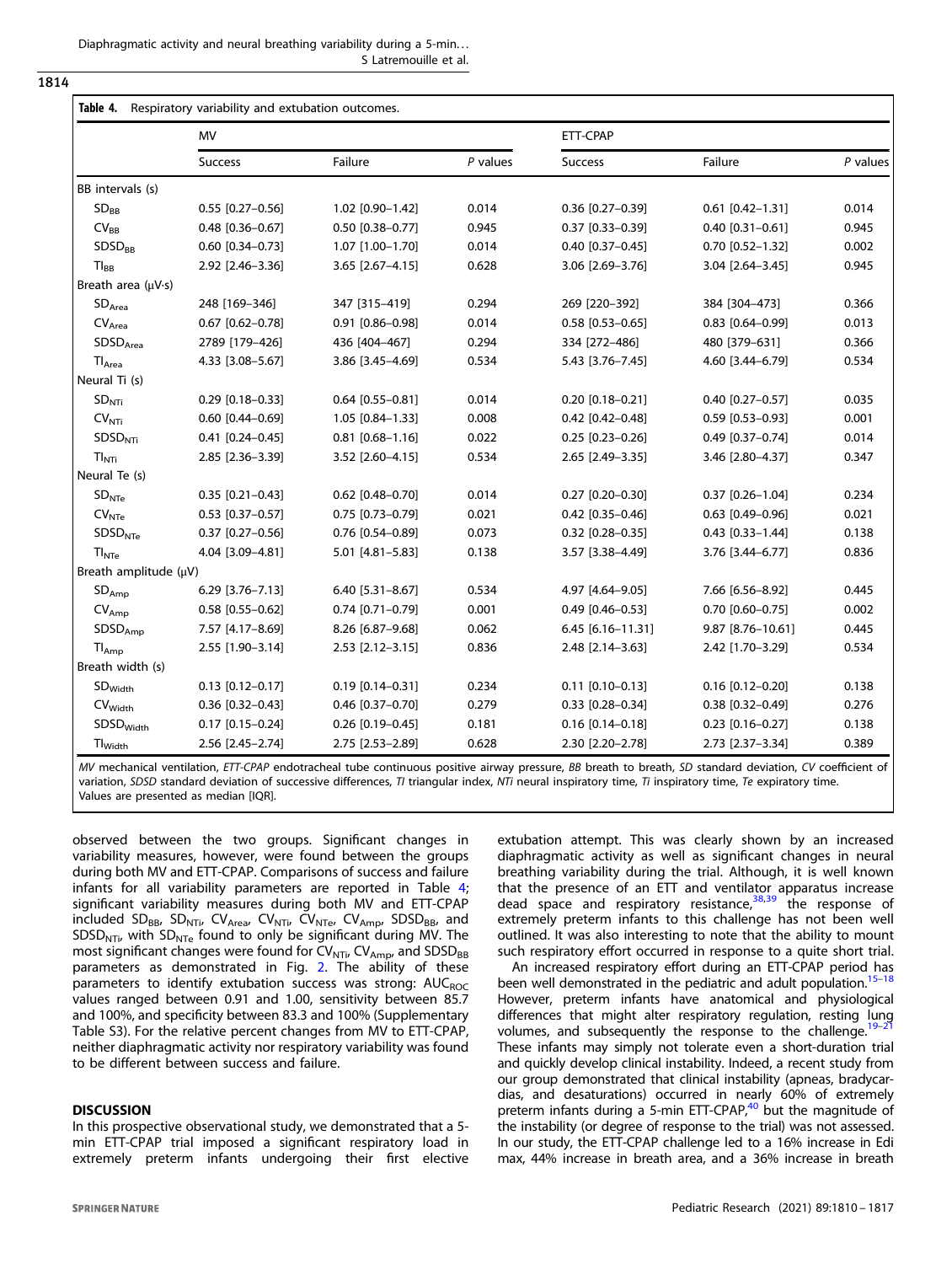Diaphragmatic activity and neural breathing variability during a 5-min. . . S Latremouille et al.

1815

<span id="page-5-0"></span>

Fig. 2 Neural breathing variability and extubation outcomes. MV mechanical ventilation, ETT-CPAP endotracheal tube continuous positive airway pressure, CV coefficient of variation, NTi neural inspiratory time, SDSD standard deviation of successive differences, BB breath to breath. Respiratory variability parameters during MV and ETT-CPAP significantly differ between infants with extubation success (S) or failure (F); p value  $*$ <0.05 and  $**$ <0.01 using the Wilcoxon's rank sum.

amplitude. These important changes during ETT-CPAP that occurred after removal of the peak inflations and decrease of MAP (from 7 to 5 cmH2O) likely lead to a significant increase on respiratory system resistance.[41](#page-7-0) Indeed, this may explain why standard ETT-CPAP trials in preterm infants have a high number of false positives, that is, infants that fail the trial on the premise of clinical instability during an ETT-CPAP, but are successfully extubated.<sup>[40](#page-7-0)</sup>

Typically, extubation readiness trials are meant to create a respiratory load sufficient enough to mimic the patient's postextubation condition. In adult and pediatric patients, the presence of positive end-expiratory pressure and/or pressure support during an extubation readiness trial significantly underestimates the patient's respiratory load after extubation.<sup>[42,43](#page-7-0)</sup> Such studies are unfortunately not available in extremely preterm infants. Although the addition of pressure support to an ETT-CPAP trial may be appealing in the smallest infants, their fast respiratory rates and short inspiratory times may actually not allow sufficient time for pressure transmission. Therefore, studies evaluating the respiratory load during ETT-CPAP, at different CPAP levels and with or without pressure support, when compared to current standards of post-extubation noninvasive respiratory support are needed for the extremely preterm population.

Variability in breathing has been examined in infants receiving different types of respiratory support.<sup>[23,26](#page-6-0),[27](#page-6-0),[44](#page-7-0)</sup> In this study, changes in neural breathing variability were observed from MV to ETT-CPAP and were characterized by an increased variability in breath depth and decreased variability in breath times. In other words, infants responded to the 5-min ETT-CPAP by breathing deeper and more constantly, and with increased variability of breathing efforts. Indeed, a strategy of slower respiratory rates and variability and increased  $V<sub>T</sub>$  to maintain minute ventilation has been demonstrated to be cost-effective under certain conditions such as increased respiratory system resistance.<sup>[45](#page-7-0)</sup> It is possible that adequate minute ventilation would not have been maintained if a longer trial duration was used.

#### Extubation success and failure

Differences in respiratory variability between extubation out-comes<sup>[28](#page-6-0)</sup> and respiratory morbidities<sup>[26,27](#page-6-0)</sup> have been previously described during MV weaning, and abnormal variability (too high or too low) has been associated with worse outcomes. In this study, infants that went on to fail their extubation showed increased variability of some parameters during ETT-CPAP. Unstable respiratory patterns have been described in preterm infants with sepsis, characterized by increased variability in the breathing cycle due to increased apneas.<sup>[46](#page-7-0)</sup> Furthermore, acute increases in periodic breathing, characterized by short repeated cycles of pauses and breathing, was found in preterm infants with septicemia and necrotizing enterocolitis.<sup>[47](#page-7-0)</sup> Thus, the increased respiratory variability in extubation failure infants are likely a reflection of these erratic and unstable breathing patterns of sicker infants. Interestingly, despite differences in respiratory variability, infants that failed extubation were able to mount a response to the 5-min ETT-CPAP trial similar to infants successfully extubated. In other words, diaphragmatic activity was not a good predictor of extubation readiness. Truly, current definitions of ETT-CPAP trials do not provide much additional benefit over clinical judgment to identify failures prior to extubation, but combinations of physiological parameters with clinical data showed better performance.<sup>[8](#page-6-0)</sup> The strong performances of respiratory variability parameters (up to 100% accuracy) to identify successes should be interpreted with caution given the small sample size. Nevertheless, analysis of respiratory variability parameters have potential and should be investigated in future research studies, without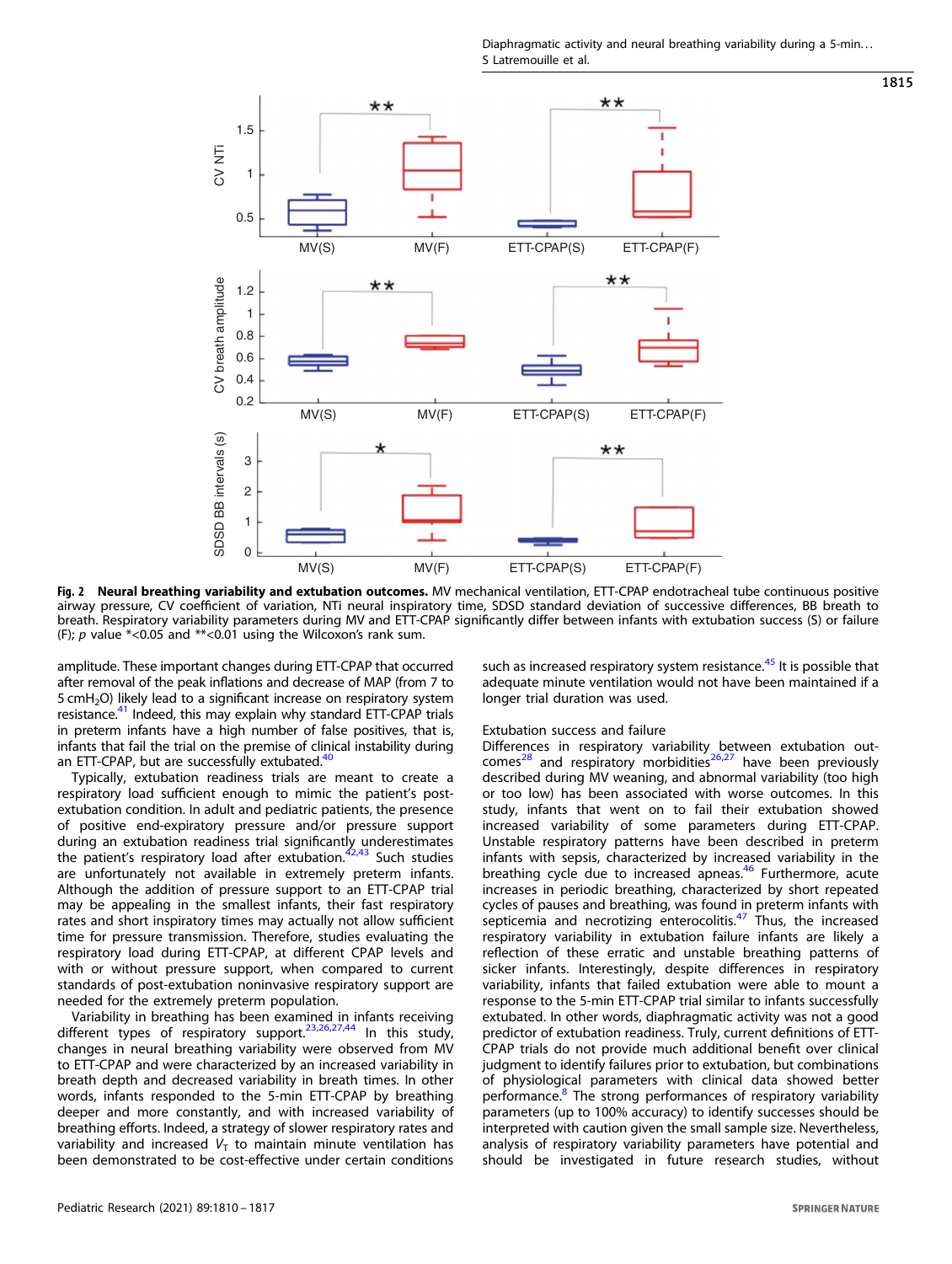# <span id="page-6-0"></span>1816

necessarily requiring an ETT-CPAP trial. Further research in this area is underway<sup>[29](#page-7-0)</sup> and may consider incorporation of measurements of diaphragm activity.

### Study limitations and strengths

This study has some limitations. We used a small sample size as in most physiological studies involving extensive data analysis and paired comparisons, but additional infants could have provided more robust information. The analysis of Edi, although it is a good measure of the central respiratory drive, does not necessarily translate into changes in  $V_T$ , therefore limiting interpretations about changes in ventilation. Infants in the failure group were smaller but based on previous research, diaphragmatic activity, as measured using Edi, does not appear to significantly change across weights and post-menstrual age.<sup>[30](#page-7-0),[48](#page-7-0)</sup> Moreover, the duration of the ETT-CPAP was empirically determined as 5 min with a 3-min segment selected within, and it remains unclear if a longer duration of ETT-CPAP or segment length would have altered the results. We also lost two patients due to short (<3 min) ETT-CPAP trials. It is possible that inclusion of these two infants could have provided useful information, but it would have rendered the analysis methodology more heterogeneous. Importantly, although the diaphragmatic activity has been previously described in preterm infants receiving noninvasive respiratory support, $44,49,50$  $44,49,50$  $44,49,50$  MV, $22,51$  $22,51$  and no respiratory support, $30$  the diaphragmatic response of these immature infants to a period of ETT-CPAP was never evaluated. The analysis was exclusively done in extremely preterm infants included in two large and welldesigned studies, and investigators had experience with all recordings and physiological data analysis.

# **CONCLUSION**

The use of a 5-min ETT-CPAP in extremely preterm infants undergoing their first planned extubation attempt imposed a respiratory load evidenced by significant changes in diaphragmatic activity and breathing variability. Therefore, until clear standards, definitions, and good accuracy to identify failures are established, this type of trial cannot be recommended in preterm infants in clinical practice. Neural breathing variability in combination with clinical judgment and other physiological parameters should be studied for the prediction of extubation outcome.

#### ACKNOWLEDGEMENTS

We are indebted to all infants, their families, and the NICU staff for their participation and help with the study. S.L. and W.S. were both supported from Fonds de la recherche en sante du Quebec (FRQS) doctoral research awards in partnership with the Fondation Des Étoiles. G.S. received research funds from the Montreal Children's Foundation.

### AUTHOR CONTRIBUTIONS

S.L. assisted in patient screening and enrollment, was responsible for data acquisition, analyzed the data, and drafted the manuscript. M.B. and S.R. assisted in patient screening and enrollment, and data acquisition. W.S. was responsible for patient screening and enrollment, provided critical input into study design, data analyses, and writing of the manuscript. G.S. supervised the design and execution of the study, and provided critical input into the final data analyses and writing of the manuscript.

### ADDITIONAL INFORMATION

The online version of this article (<https://doi.org/10.1038/s41390-020-01159-x>) contains supplementary material, which is available to authorized users.

Competing interests: The authors declare no competing interests.

Patient consent: Informed consent was obtained from parents or legal guardians.

Publisher's note Springer Nature remains neutral with regard to jurisdictional claims in published maps and institutional affiliations.

#### **REFERENCES**

- 1. MacIntyre, N. R. et al. Evidence-based guidelines for weaning and discontinuing ventilatory support: a collective task force facilitated by the American College of Chest Physicians; the American Association for Respiratory Care; and the American College of Critical Care Medicine. Chest 120, 375s–395s (2001).
- 2. Blackwood, B. et al. Use of weaning protocols for reducing duration of mechanical ventilation in critically ill adult patients: Cochrane systematic review and meta-analysis. BMJ 342, c7237 (2011).
- 3. Newth, C. J. et al. Weaning and extubation readiness in pediatric patients. Pediatr. Crit. Care Med. 10, 1–11 (2009).
- 4. Chawla, S., Natarajan, G., Gelmini, M. & Kazzi, S. N. J. Role of spontaneous breathing trial in predicting successful extubation in premature infants. Pediatr. Pulmonol. 48, 443–448 (2013).
- 5. Kamlin, C. O. F., Davis, P. G., Argus, B., Mills, B. & Morley, C. J. A trial of spontaneous breathing to determine the readiness for extubation in very low birth weight infants: a prospective evaluation. Arch. Dis. Child. Fetal Neonatal Ed. 93, F305–F306 (2008).
- 6. Zhang, Q. et al. Application of NT‐proBNP in ventilator weaning for preterm infants with RDS. Pediatr. Pulmonol. 49, 757–763 (2014).
- 7. Andrade, L. B. et al. Spontaneous breathing trial evaluation in preterm newborns extubation. Rev. Bras. Ter. Intensiva 22, 159–165 (2010).
- 8. Shalish, W., Latremouille, S., Papenburg, J. & Sant'Anna, G. M. Predictors of extubation readiness in preterm infants: a systematic review and meta-analysis. Arch. Dis. Child. Fetal Neonatal Ed. 104, F89–F97 (2019).
- 9. Al-Mandari, H. et al. International survey on periextubation practices in extremely preterm infants. Arch. Dis. Child. Fetal Neonatal Ed. 100, F428-F431 (2015).
- 10. Al Mandhari, H., Finelli, M., Chen, S., Tomlinson, C. & Nonoyama, M. L. Effects of an extubation readiness test protocol at a tertiary care fully outborn neonatal intensive care unit. Can. J. Respir. Ther. 55, 81-88 (2019).
- 11. Stein, H., Beck, J. & Dunn, M. Non-invasive ventilation with neurally adjusted ventilatory assist in newborns. Semin. Fetal Neonatal Med. 21, 154–161 (2016).
- 12. Sinderby, C. et al. Diaphragm activation during exercise in chronic obstructive pulmonary disease. Am. J. Respir. Crit. Care Med. 163, 1637-1641 (2001).
- 13. Beck, J. et al. Electrical activity of the diaphragm during pressure support ventilation in acute respiratory failure. Am. J. Respir. Crit. Care Med. 164, 419-424 (2001).
- 14. Sinderby, C. et al. Neural control of mechanical ventilation in respiratory failure. Nat. Med. 5, 1433–1436 (1999).
- 15. Dres, M. et al. Diaphragm electromyographic activity as a predictor of weaning failure. Intens. Care Med. 38, 2017–2025 (2012).
- 16. Barwing, J., Pedroni, C., Olgemöller, U., Quintel, M. & Moerer, O. Electrical activity of the diaphragm (EAdi) as a monitoring parameter in difficult weaning from respirator: a pilot study. Crit. Care 17, R182 (2013).
- 17. Wolf, G. K., Walsh, B. K., Green, M. L. & Arnold, J. H. Electrical activity of the diaphragm during extubation readiness testing in critically ill children. Pediatr. Crit. Care Med. 12, e220–e224 (2011).
- 18. Liu, L. et al. Neuroventilatory efficiency and extubation readiness in critically ill patients. Crit. Care 16, R143 (2012).
- 19. Rehan, V. K., Laiprasert, J., Wallach, M., Rubin, L. P. & McCool, F. D. Diaphragm dimensions of the healthy preterm infant. Pediatrics 108, e91 (2001).
- 20. Ashwell, K. W. S. & Waite, P. M. E. In The Human Nervous System 3rd edn (eds Jürgen, K. & Paxinos, G.) 14–30 (Academic Press, San Diego, 2012).
- 21. Butler, A. S. & Behrman, R. E. Preterm Birth: Causes, Consequences, and Prevention (National Academies Press, 2007).
- 22. Iyer, N. P. et al. Neural breathing pattern in newborn infants pre-and postextubation. Acta Paediatr 106, 1928–1933 (2017).
- 23. Baudin, F. et al. Impact of ventilatory modes on the breathing variability in mechanically ventilated infants. Front. Pediatr. 2, 132 (2014).
- 24. Brack, T., Jubran, A. & Tobin, M. J. Effect of resistive loading on variational activity of breathing. Am. J. Respir. Crit. Care Med. 157, 1756–1763 (1998).
- 25. Schmidt, M. et al. Neurally adjusted ventilatory assist increases respiratory variability and complexity in acute respiratory failure. Anesthesiology 112, 670–681 (2010).
- 26. Hutten, G. J. et al. Respiratory muscle activity related to flow and lung volume in preterm infants compared with term infants. Pediatr. Res. 68, 339–343 (2010).
- 27. Usemann, J. et al. Variability of tidal breathing parameters in preterm infants and associations with respiratory morbidity during infancy: a cohort study. J. Pediatr. 205, 61–69.e61 (2019).
- 28. Kaczmarek, J., Kamlin, C. O., Morley, C. J., Davis, P. G. & Sant'anna, G. M. Variability of respiratory parameters and extubation readiness in ventilated neonates. Arch. Dis. Child. Fetal Neonatal Ed. 98, F70–F73 (2013).